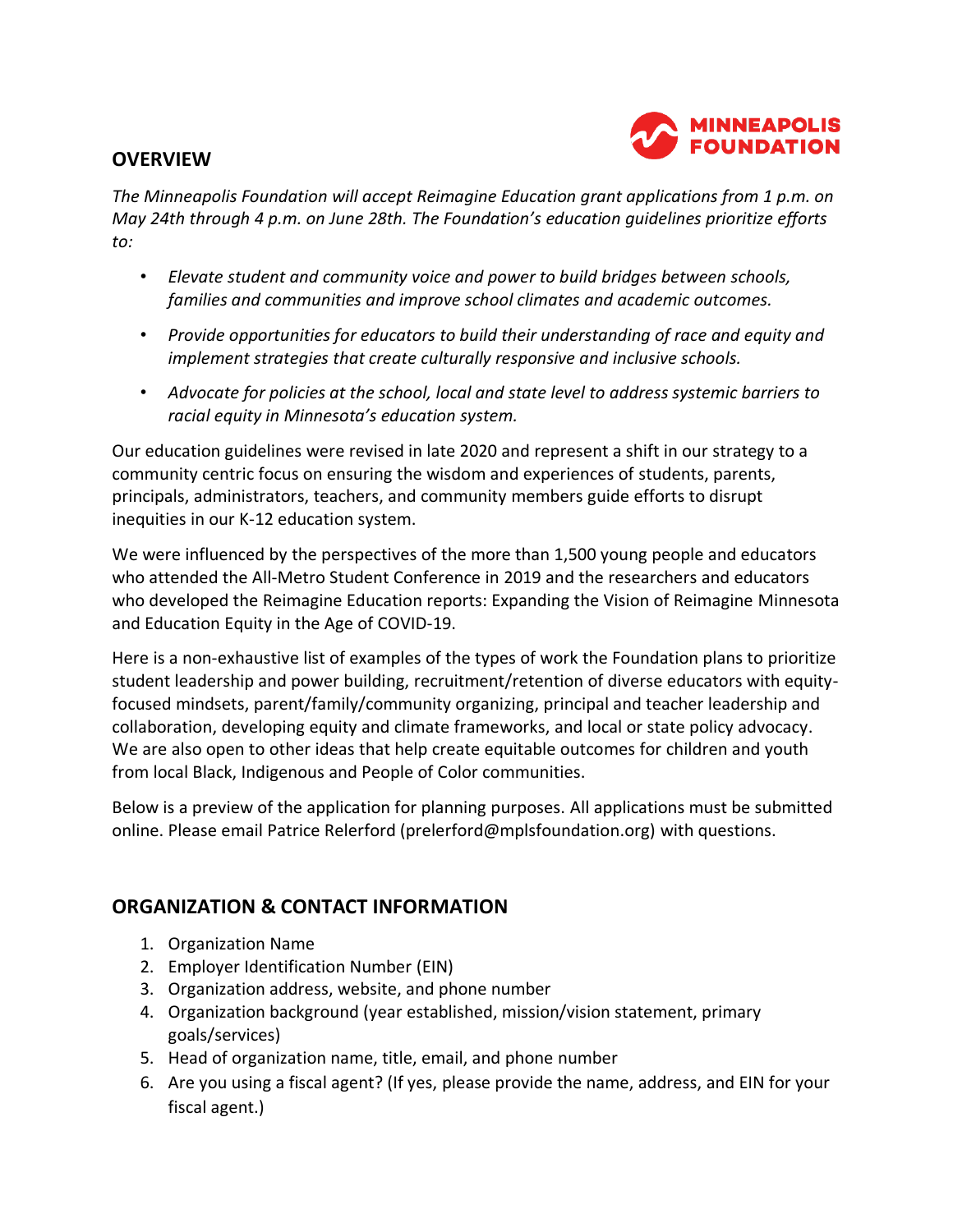- 7. Contact information for the person completing this application.
- 8. Has your organization received a grant from The Minneapolis Foundation since April 1, 2019? (If yes, please list the grant program and how much you received.)
- 9. Is this a collaborative effort? (If yes, we will need a list of your collaborative members and contact information.)
- 10. Amount of Request (numeric response)

## **STRATEGIC FRAMEWORK**

The Minneapolis Foundation's Strategic Framework values listening and engaging with community partners. We believe those closest to issues are best positioned to understand and address them.

- 11. There are four elements which we believe contribute to strong, vibrant communities. Which of the following elements will be incorporated in your work or approach? Please select all that apply:
	- a. Promote civic participation and leadership
	- b. Foster belonging and inclusion
	- c. Actualize access to opportunities that advance upward mobility
	- d. See and dismantle barriers that hold inequities in place
- 12. Please describe how the work done with this grant will help to advance the elements selected (2,000 characters).

#### **PROPOSAL INFORMATION**

- 13. Please provide an overview or summary of your proposed work. (2,000 characters)
- 14. Please briefly describe how your proposed work aligns with the Foundation's education guidelines. (1,000 characters)
- 15. Please describe your organization or project goals
- 16. Please describe the target population(s) your proposed work impacts. (2,000 characters)
- 17. Please describe the geographic area (and schools if applicable) where the proposed work will take place (1,000 characters).
- 18. Please describe your implementation plans and the timeline. (2,000 characters)
- 19. Please describe how you plan to evaluate your work. Please note we understand evaluation should be agile, responsive, and inclusive to promote equity. (1,500 characters)
- 20. Please describe how you plan to share the results of this work with key stakeholders and the public if applicable. (1,500 characters)